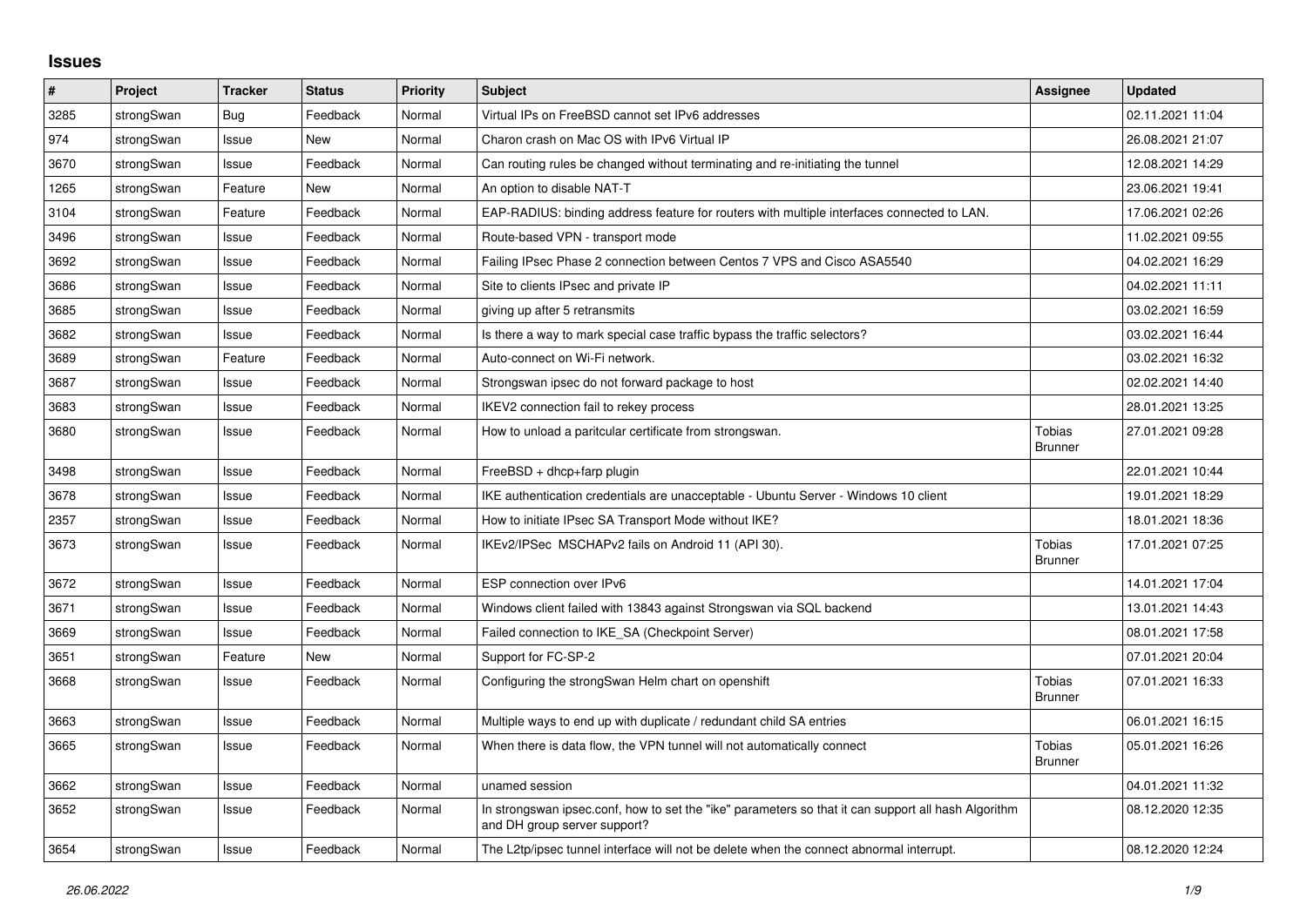| $\pmb{\#}$ | Project    | <b>Tracker</b> | <b>Status</b> | <b>Priority</b> | <b>Subject</b>                                                                                                          | <b>Assignee</b>                 | <b>Updated</b>   |
|------------|------------|----------------|---------------|-----------------|-------------------------------------------------------------------------------------------------------------------------|---------------------------------|------------------|
| 3653       | strongSwan | Feature        | Feedback      | Normal          | Is there any possibility to pass any non-standard parameters for tunnels (ike or child sa) for use by<br>custom plugin? |                                 | 08.12.2020 11:03 |
| 3650       | strongSwan | Issue          | Feedback      | Normal          | HA behaves very strange                                                                                                 |                                 | 04.12.2020 08:53 |
| 3647       | strongSwan | Issue          | Feedback      | Normal          | Is it possible to receive INTERNAL_IP4_SUBNET attributes in updown scripts                                              |                                 | 02.12.2020 17:06 |
| 3643       | strongSwan | Issue          | Feedback      | Normal          | Strongswan and FRR NHRP                                                                                                 |                                 | 01.12.2020 10:55 |
| 3642       | strongSwan | Issue          | Feedback      | Normal          | How to distinguish encapsulated packets from different interfaces                                                       |                                 | 30.11.2020 09:38 |
| 3640       | strongSwan | Issue          | Feedback      | Normal          | Problem surfing via VPN form Android APK on a sepcific Mobile Operator                                                  |                                 | 26.11.2020 11:43 |
| 3636       | strongSwan | Issue          | Feedback      | Normal          | Tor behind VPN                                                                                                          | Tobias<br><b>Brunner</b>        | 23.11.2020 14:09 |
| 3630       | strongSwan | Issue          | Feedback      | Normal          | The certificate is loaded but not used.                                                                                 |                                 | 18.11.2020 10:29 |
| 3628       | strongSwan | Issue          | Feedback      | Normal          | Constant `retransmit` while establishing CHILD_SA                                                                       |                                 | 16.11.2020 10:14 |
| 3629       | strongSwan | Issue          | Feedback      | Normal          | IPSec enc only on specific dport/proto                                                                                  |                                 | 16.11.2020 10:04 |
| 3620       | strongSwan | Issue          | Feedback      | Normal          | L2TP/IPSEC ipsec.conf setting                                                                                           | <b>Tobias</b><br><b>Brunner</b> | 12.11.2020 10:14 |
| 3626       | strongSwan | lssue          | Feedback      | Low             | "Always On VPN" not available in Fire TV 4k                                                                             | <b>Tobias</b><br><b>Brunner</b> | 11.11.2020 12:41 |
| 3625       | strongSwan | Issue          | Feedback      | Normal          | Always on VPN when the client is on the same LAN as the VPN server                                                      |                                 | 10.11.2020 18:45 |
| 3618       | strongSwan | Issue          | Feedback      | Normal          | Use side-band to configure strongswan's                                                                                 |                                 | 09.11.2020 10:38 |
| 3616       | strongSwan | Issue          | Feedback      | Normal          | With Strongswan 5.7.2, unique=never not allowing multiple clients to establish tunnels with same<br>identity            |                                 | 05.11.2020 12:32 |
| 3617       | strongSwan | Issue          | Feedback      | Normal          | full-offload swanctl.conf                                                                                               |                                 | 03.11.2020 17:24 |
| 3614       | strongSwan | Issue          | Feedback      | Normal          | Certificate renewal for about to expire certificates                                                                    |                                 | 30.10.2020 13:30 |
| 3613       | strongSwan | Issue          | Feedback      | Low             | Load-test jobs scheduled after tunnels are terminated                                                                   |                                 | 28.10.2020 12:06 |
| 3607       | strongSwan | Issue          | Feedback      | Normal          | statusall option reports transport established two or three times per IP at start-up                                    |                                 | 27.10.2020 16:48 |
| 3611       | strongSwan | Issue          | Feedback      | Normal          | Unable to Send Traffic Using NAT on EC2 Instance                                                                        |                                 | 27.10.2020 16:35 |
| 3610       | strongSwan | lssue          | Feedback      | Normal          | farp plugin conflicts with DHCP service                                                                                 |                                 | 26.10.2020 18:06 |
| 3606       | strongSwan | Issue          | Feedback      | Normal          | Using ipsec tunnel from "foreign" subnet                                                                                | Noel Kuntze                     | 26.10.2020 12:23 |
| 3609       | strongSwan | Issue          | Feedback      | Normal          | Potential DNS server IP address conflicts                                                                               |                                 | 26.10.2020 11:12 |
| 3597       | strongSwan | Issue          | Feedback      | Normal          | IPSec Client on CentOS 8 - Can't connect using ShrewSoft VPN config file                                                |                                 | 21.10.2020 16:38 |
| 3604       | strongSwan | Issue          | Feedback      | Normal          | Email Notification on down status                                                                                       |                                 | 21.10.2020 10:54 |
| 3596       | strongSwan | Issue          | Feedback      | Normal          | no issuer certificate found for                                                                                         |                                 | 21.10.2020 03:27 |
| 3603       | strongSwan | Issue          | Feedback      | Normal          | dns issue in config mode                                                                                                |                                 | 20.10.2020 11:50 |
| 3592       | strongSwan | Issue          | Feedback      | Normal          | Tunnel reported as established but log show "found encrypted payload, but no transform set"                             |                                 | 20.10.2020 10:37 |
| 3598       | strongSwan | Issue          | Feedback      | Normal          | swanctl on Windows: Support aborting execution                                                                          |                                 | 19.10.2020 15:01 |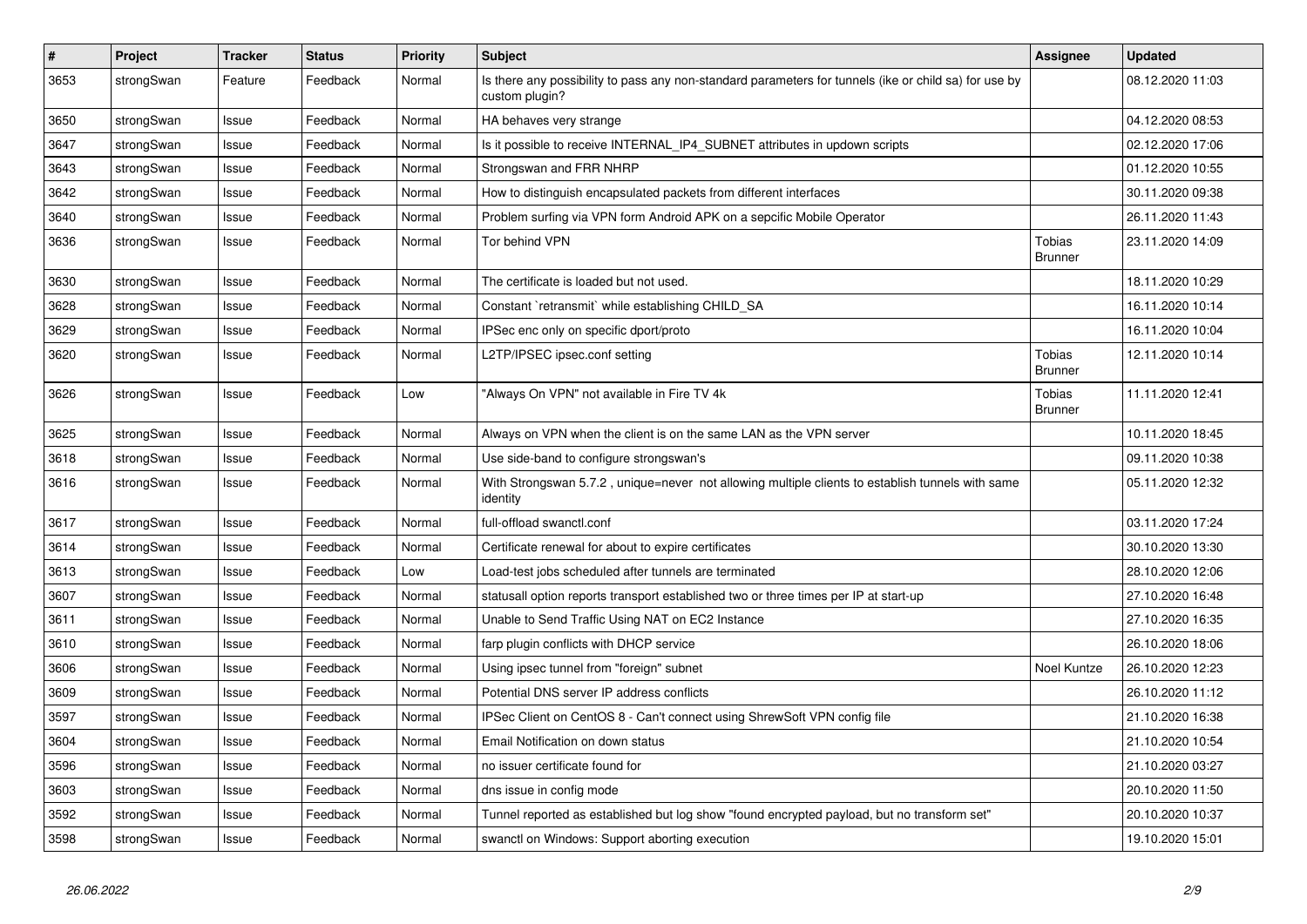| $\pmb{\#}$ | Project    | <b>Tracker</b> | <b>Status</b> | <b>Priority</b> | <b>Subject</b>                                                                          | <b>Assignee</b>          | <b>Updated</b>   |
|------------|------------|----------------|---------------|-----------------|-----------------------------------------------------------------------------------------|--------------------------|------------------|
| 3594       | strongSwan | Issue          | Feedback      | Normal          | How to see the traffic at ESP in UDP SPIs and forwarding rule                           | Tobias<br><b>Brunner</b> | 15.10.2020 13:57 |
| 3593       | strongSwan | Issue          | Feedback      | Normal          | Need variable tracking make before break state into updown scripts                      |                          | 13.10.2020 09:59 |
| 3588       | strongSwan | Issue          | Feedback      | Normal          | VPN setup over 4G                                                                       |                          | 08.10.2020 14:13 |
| 3573       | strongSwan | Issue          | Feedback      | Normal          | ike2 and transit traffic                                                                |                          | 05.10.2020 10:55 |
| 3580       | strongSwan | Issue          | Feedback      | Normal          | encapsulation and packets not routing into tunnel problems                              |                          | 02.10.2020 10:03 |
| 3584       | strongSwan | Issue          | Feedback      | Normal          | Separate ipsec.conf file per conn and separate ipsec.secrets file per conn              | Tobias<br><b>Brunner</b> | 30.09.2020 17:06 |
| 3577       | strongSwan | Issue          | Feedback      | Normal          | StrongSwan Connection adding and deleting over network.                                 |                          | 28.09.2020 15:13 |
| 3578       | strongSwan | Issue          | Feedback      | Normal          | ipsec connection to FortiClient VPN                                                     |                          | 28.09.2020 15:08 |
| 3576       | strongSwan | Issue          | Feedback      | Normal          | strongswan on openwrt virtual ip inside ipsec tunnel                                    |                          | 25.09.2020 17:01 |
| 3575       | strongSwan | Issue          | Feedback      | Normal          | Tunnel of IPv6 Over IPv4 not accespting Jumbo Packets                                   |                          | 23.09.2020 16:44 |
| 3568       | strongSwan | Issue          | Feedback      | Normal          | vpn connection is unstable                                                              |                          | 23.09.2020 16:28 |
| 3566       | strongSwan | Issue          | Feedback      | Normal          | Number of simultaneous connections limited to 1000 in a cluster                         |                          | 18.09.2020 09:46 |
| 3565       | strongSwan | Issue          | Feedback      | Normal          | Filtering out logs or plugin in to do so                                                |                          | 16.09.2020 11:45 |
| 3564       | strongSwan | Issue          | Feedback      | Normal          | Out of order packets are generated if strong swan is running on multiple cores          |                          | 16.09.2020 10:01 |
| 3561       | strongSwan | Issue          | Feedback      | Normal          | Azure P2S VPN Linux connection error                                                    |                          | 15.09.2020 12:22 |
| 3560       | strongSwan | Issue          | Feedback      | Normal          | PSK tunnel working - Cert fails with fragmention errors                                 | Tobias<br>Brunner        | 11.09.2020 14:15 |
| 3558       | strongSwan | Issue          | Feedback      | Normal          | deleting half open IKE_SA with x.x.x.x after timeout with iOS device                    |                          | 05.09.2020 21:23 |
| 3536       | strongSwan | Issue          | Feedback      | Normal          | When Create multiple tunnels restart ipsec service will establish fail.                 |                          | 03.09.2020 13:58 |
| 3537       | strongSwan | Issue          | Feedback      | Normal          | IPv6 Packets are not transferred from server to client through IPSec using RPC protocol |                          | 01.09.2020 12:50 |
| 3552       | strongSwan | Issue          | Feedback      | Normal          | Internet disconnects after once VPN is established                                      |                          | 30.08.2020 05:35 |
| 3545       | strongSwan | Issue          | New           | Normal          | Configuration model for multiple-VRF tunnel endpoints                                   |                          | 18.08.2020 13:50 |
| 3291       | strongSwan | Issue          | Feedback      | Normal          | IPSec IKEv2 Client to VPN service 2                                                     | Tobias<br><b>Brunner</b> | 16.08.2020 12:58 |
| 3534       | strongSwan | Issue          | <b>New</b>    | Urgent          | use of strongswan, ipvlan L2 and kernel ipsec                                           |                          | 04.08.2020 20:59 |
| 3392       | strongSwan | Issue          | Feedback      | Normal          | mark=%unique and no Internet-connection with VPN                                        |                          | 31.07.2020 15:26 |
| 3524       | strongSwan | Issue          | New           | Urgent          | Routing public IP addresses thru the VPN tunnel (Peer is Cisco ISR)                     |                          | 24.07.2020 03:15 |
| 3490       | strongSwan | Issue          | Feedback      | Normal          | Selecting incorrect auth mode for IKEv1                                                 |                          | 21.07.2020 21:26 |
| 3516       | strongSwan | Issue          | Feedback      | Normal          | Close IKE_SA after expiry without rekey/reauth                                          |                          | 20.07.2020 19:32 |
| 2701       | strongSwan | Issue          | New           | Normal          | Low bandwidth when Iperfing data thorugh IPSEC tunnel                                   |                          | 07.07.2020 13:38 |
| 3499       | strongSwan | Issue          | Feedback      | Normal          | ISAKMP Signature hash algorithm / EAP-TLS Authentification                              |                          | 30.06.2020 10:40 |
| 3500       | strongSwan | Issue          | Feedback      | Normal          | swanctl --list-cert not listing all certs                                               |                          | 29.06.2020 15:25 |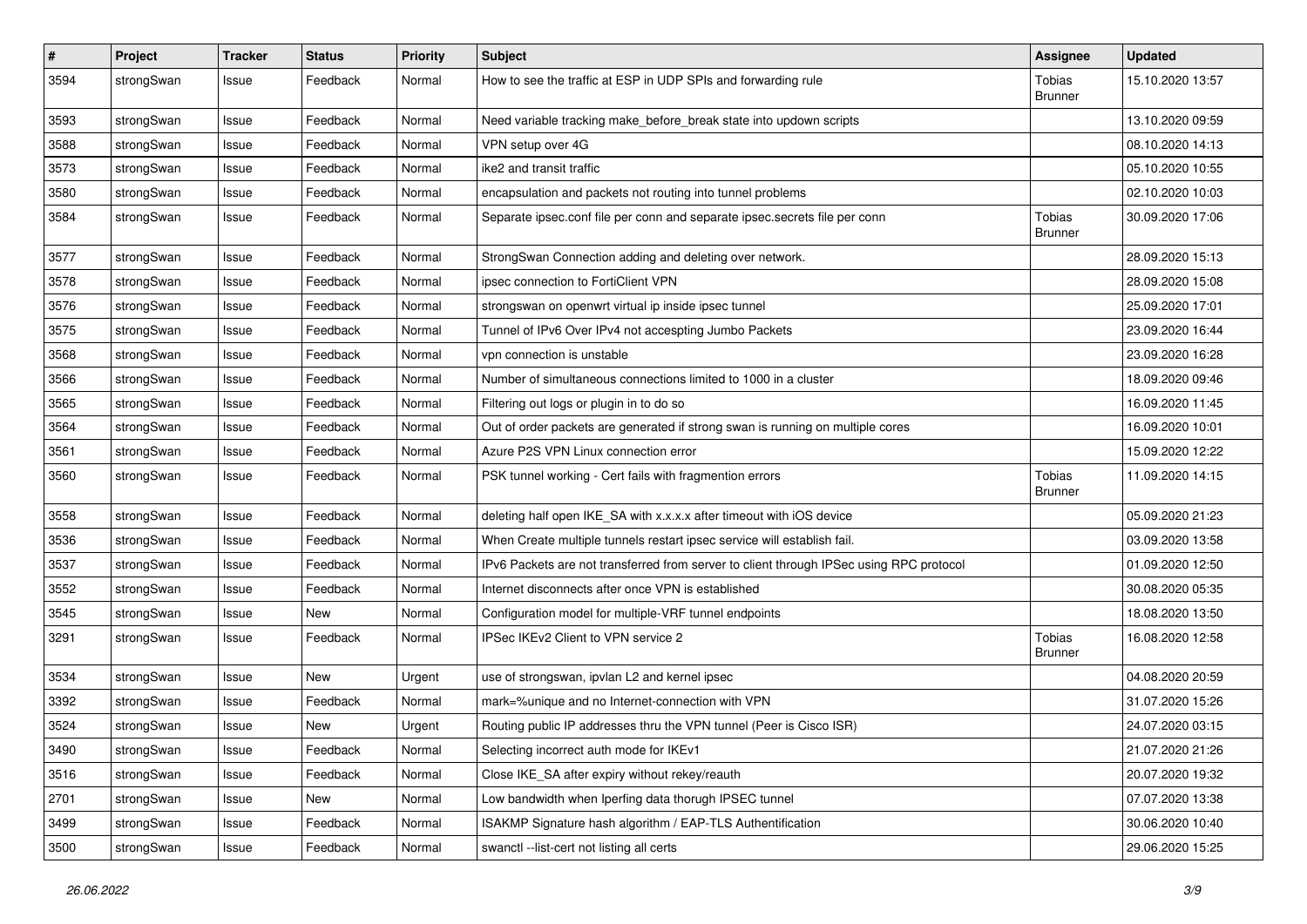| #    | Project    | <b>Tracker</b> | <b>Status</b> | <b>Priority</b> | <b>Subject</b>                                                                                          | <b>Assignee</b>          | <b>Updated</b>   |
|------|------------|----------------|---------------|-----------------|---------------------------------------------------------------------------------------------------------|--------------------------|------------------|
| 2189 | strongSwan | Feature        | Assigned      | Normal          | Support RFC 8229: TCP Encapsulation of IKE and IPsec Packets                                            | Tobias<br><b>Brunner</b> | 05.06.2020 19:48 |
| 3457 | strongSwan | Feature        | New           | Low             | user-friendly pkcs11 certificate selection                                                              |                          | 22.05.2020 12:52 |
| 3456 | strongSwan | Feature        | <b>New</b>    | Low             | move to github/gitlab                                                                                   |                          | 22.05.2020 12:27 |
| 3442 | strongSwan | Issue          | Feedback      | Normal          | Apply policy based on network interface in transport mode                                               |                          | 13.05.2020 10:53 |
| 3441 | strongSwan | Feature        | New           | Normal          | [Android] Lock modification of VPN configurations on work devices                                       |                          | 11.05.2020 10:00 |
| 2160 | strongSwan | Issue          | Feedback      | Normal          | support for opportunistic encryption                                                                    |                          | 06.05.2020 10:32 |
| 3422 | strongSwan | Feature        | Feedback      | Normal          | Allow multiple local.id to be specified in a single connection?                                         |                          | 23.04.2020 13:19 |
| 3400 | strongSwan | Issue          | Feedback      | Normal          | Windows 10 IKEv2 rekeying fails                                                                         |                          | 16.04.2020 17:08 |
| 3403 | strongSwan | Issue          | Feedback      | Normal          | IKEv2 natd false detection                                                                              |                          | 09.04.2020 14:19 |
| 3398 | strongSwan | Feature        | New           | Normal          | Android client - allow configuring eap_id with EAP-TLS                                                  |                          | 06.04.2020 23:19 |
| 3389 | strongSwan | Issue          | Feedback      | Normal          | Child SAs not getting created after rekeying                                                            |                          | 30.03.2020 15:45 |
| 817  | strongSwan | Issue          | Feedback      | Normal          | <b>IKEv2 IPv6 Router Advertisement</b>                                                                  |                          | 27.03.2020 17:14 |
| 1057 | strongSwan | Feature        | New           | Normal          | conn switching based on eap identity                                                                    |                          | 24.03.2020 10:14 |
| 3377 | strongSwan | Issue          | Feedback      | Normal          | Interface ID not configured during HA synchronization                                                   |                          | 18.03.2020 10:15 |
| 3366 | strongSwan | Issue          | Feedback      | Normal          | Uninstall "any" trap policy if start_action=trap with virtual IPs is used                               |                          | 13.03.2020 14:57 |
| 3342 | strongSwan | Issue          | Feedback      | Normal          | Certain fields in Storngswan on Firestick4K are not editable                                            |                          | 20.02.2020 09:36 |
| 3341 | strongSwan | Bug            | Feedback      | Normal          | Application Icon missing on firestick 4K                                                                | Tobias<br><b>Brunner</b> | 20.02.2020 09:31 |
| 3326 | strongSwan | Issue          | New           | Normal          | update custom routing table (table 220 by default) with new routes if new networks and routes<br>appear |                          | 10.02.2020 12:01 |
| 3307 | strongSwan | Issue          | Feedback      | Normal          | Probable non compliance with RFC 7296 wrt traffic selector narrowing?                                   |                          | 14.01.2020 16:19 |
| 3304 | strongSwan | Issue          | Feedback      | Normal          | Found unsupported critical X.509 extension: X509v3 Name Constraints                                     |                          | 13.01.2020 14:50 |
| 3298 | strongSwan | Issue          | New           | Normal          | strategies to improve strongswan performance per single SA                                              |                          | 23.12.2019 14:05 |
| 3282 | strongSwan | Issue          | Feedback      | Normal          | Android VPN client keeps retrying in airplane mode                                                      |                          | 29.11.2019 16:06 |
| 3276 | strongSwan | Feature        | Feedback      | Low             | N1_MODE_CAPABILITY                                                                                      |                          | 21.11.2019 16:49 |
| 3268 | strongSwan | Issue          | Feedback      | Normal          | Traffic disruption -- policy-based VPN to AWS VPN service                                               |                          | 15.11.2019 16:53 |
| 3254 | strongSwan | Issue          | Feedback      | Normal          | Log level in android level                                                                              |                          | 08.11.2019 08:36 |
| 3244 | strongSwan | Feature        | New           | Low             | eap-peap on android                                                                                     |                          | 04.11.2019 10:17 |
| 104  | strongSwan | Feature        | Feedback      | Normal          | Postgresgl Db Support                                                                                   |                          | 04.09.2019 10:05 |
| 3162 | strongSwan | Feature        | Feedback      | Normal          | Strongswan Android support for default DNS suffixes (UNITY_DEF_DOMAIN flag)                             |                          | 29.08.2019 10:29 |
| 3159 | strongSwan | Issue          | New           | High            | backup ipsec tunnels                                                                                    |                          | 26.08.2019 14:28 |
| 3151 | strongSwan | Issue          | Feedback      | Normal          | Forecast stops forwarding multicast                                                                     |                          | 26.08.2019 14:06 |
| 3154 | strongSwan | Issue          | Feedback      | Normal          | signature validation failed only with sha2                                                              |                          | 20.08.2019 11:51 |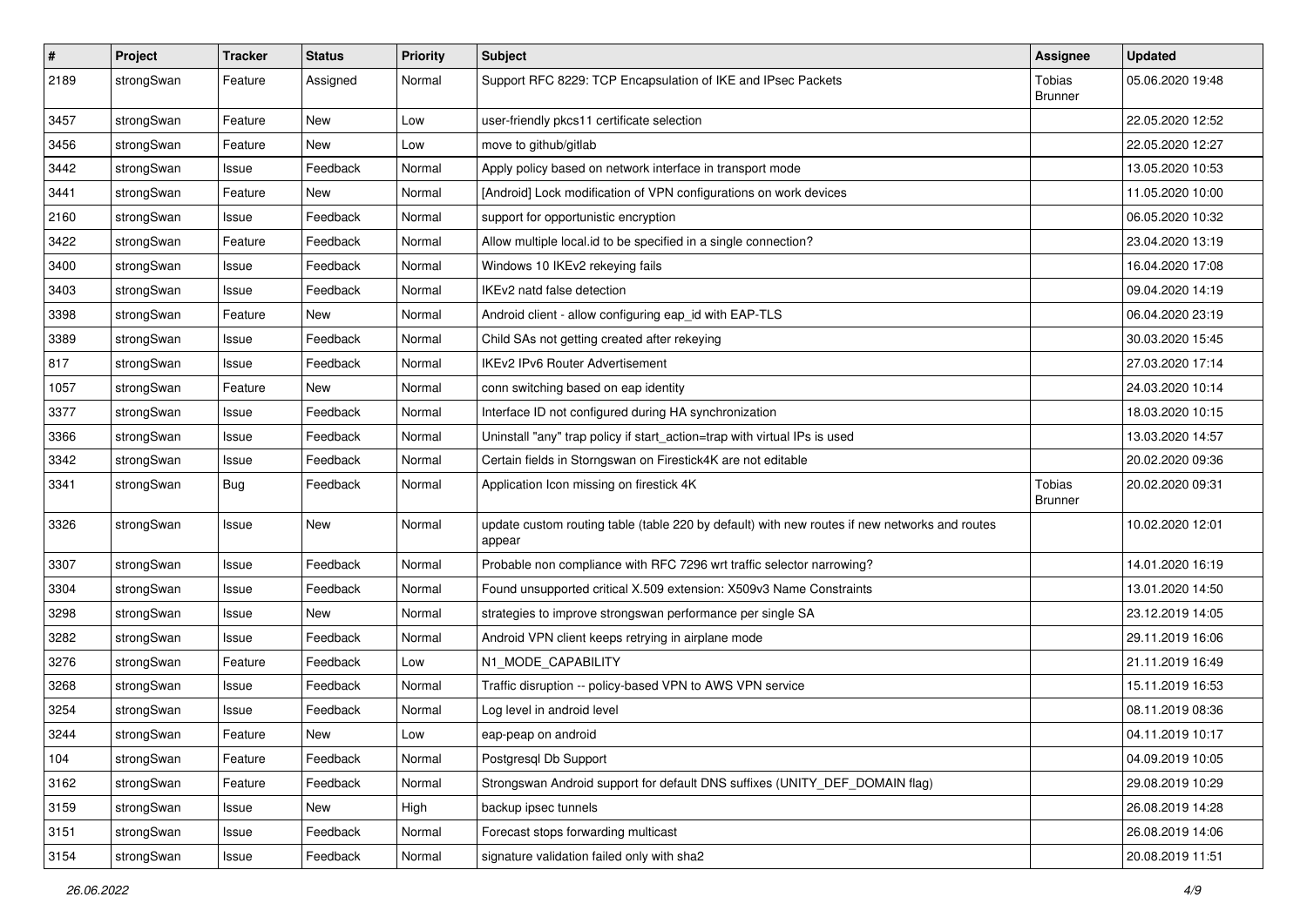| $\pmb{\#}$ | Project    | <b>Tracker</b> | <b>Status</b> | <b>Priority</b> | <b>Subject</b>                                                                                              | <b>Assignee</b>          | <b>Updated</b>   |
|------------|------------|----------------|---------------|-----------------|-------------------------------------------------------------------------------------------------------------|--------------------------|------------------|
| 3135       | strongSwan | Feature        | Feedback      | Normal          | Android client - settings for connection re-try                                                             |                          | 12.08.2019 16:32 |
| 3122       | strongSwan | Issue          | Feedback      | Normal          | Strongswan software iterupts                                                                                |                          | 18.07.2019 02:27 |
| 3097       | strongSwan | Issue          | Feedback      | Normal          | charon restart behaviour                                                                                    |                          | 24.06.2019 16:09 |
| 3075       | strongSwan | Feature        | New           | Normal          | <b>IPsec Labelling</b>                                                                                      |                          | 29.05.2019 17:09 |
| 3072       | strongSwan | Issue          | Feedback      | Normal          | Windows 10: setting WFP SA SPI fails with error 0x80320014                                                  |                          | 29.05.2019 14:34 |
| 2750       | strongSwan | Issue          | Feedback      | Normal          | setting WFP SA SPI failed: 0x80320035                                                                       |                          | 27.05.2019 11:59 |
| 3041       | strongSwan | Issue          | Feedback      | Low             | fail2ban or equivalent                                                                                      |                          | 06.05.2019 09:07 |
| 2966       | strongSwan | Issue          | Feedback      | Normal          | Problems with large amount of subnets in leftsubnet configuration                                           |                          | 02.04.2019 10:35 |
| 2972       | strongSwan | Feature        | Feedback      | Normal          | how to add X509v3 Key Usage: Key Encipherment                                                               |                          | 13.03.2019 13:59 |
| 2964       | strongSwan | Issue          | Feedback      | Normal          | Route to IKE Gateway Fails to Update Under Particular Configuration                                         |                          | 13.03.2019 10:38 |
| 2958       | strongSwan | Issue          | Feedback      | Normal          | Trap policies with unspecified remote IP covering multiple specific ports constantly produce new<br>IKE_SAs |                          | 11.03.2019 15:03 |
| 2870       | strongSwan | Issue          | Feedback      | Normal          | DNS resolution outside of tunnel if DNS server is in remote TS                                              |                          | 22.01.2019 11:06 |
| 2400       | strongSwan | Issue          | Feedback      | Normal          | Is DPD supposed to detect dead tunnel, or dead IKE instance                                                 |                          | 11.01.2019 22:53 |
| 2835       | strongSwan | Issue          | Feedback      | Normal          | Rekeyed SA can't be deleted in standby node                                                                 |                          | 19.12.2018 02:52 |
| 2854       | strongSwan | Feature        | New           | Low             | Srongswan doesn't sending RADIUS Accounting-On/Off on start up / shutdown                                   |                          | 10.12.2018 10:19 |
| 2823       | strongSwan | Feature        | Feedback      | Low             | Implementing VPN peer failover                                                                              |                          | 16.11.2018 10:25 |
| 2816       | strongSwan | Issue          | Feedback      | Normal          | order of DNS entries is reversed in /etc/resolv.conf                                                        |                          | 06.11.2018 10:41 |
| 2814       | strongSwan | Feature        | Feedback      | Normal          | Force Keepalive Packets if There is no NAT                                                                  |                          | 29.10.2018 15:47 |
| 2793       | strongSwan | Feature        | Feedback      | Normal          | Remote identity with certificate                                                                            |                          | 15.10.2018 10:20 |
| 2729       | strongSwan | Feature        | Feedback      | Normal          | Does Swanctl provide the same option as Ipsec with the rightID using a %?                                   |                          | 20.09.2018 17:37 |
| 2726       | strongSwan | Issue          | Feedback      | Normal          | Strongswan selects wrong source IP                                                                          |                          | 23.08.2018 13:38 |
| 2727       | strongSwan | Feature        | New           | Low             | single pair of selectors per CHILD_SA                                                                       |                          | 23.08.2018 12:08 |
| 2707       | strongSwan | Feature        | New           | Normal          | More attributes taken/translated from radius attributes                                                     |                          | 14.07.2018 15:21 |
| 2621       | strongSwan | Issue          | Feedback      | Normal          | Android: VPN connection stops working, strongSwan shows Connected                                           |                          | 06.07.2018 13:06 |
| 2392       | strongSwan | Feature        | Feedback      | Low             | enable eap-ttls in Android client                                                                           | Tobias<br><b>Brunner</b> | 04.07.2018 19:48 |
| 2698       | strongSwan | Issue          | Feedback      | Low             | DSCP and kernel-libipsec                                                                                    |                          | 04.07.2018 15:01 |
| 2691       | strongSwan | Issue          | New           | Normal          | Strongswan and KSOFTIRQ cpu utilization                                                                     |                          | 26.06.2018 14:34 |
| 2682       | strongSwan | Issue          | New           | Normal          | IMV/IMC (re)Attestation                                                                                     |                          | 07.06.2018 21:25 |
| 2678       | strongSwan | Issue          | Feedback      | Normal          | Phase 1 issue                                                                                               |                          | 07.06.2018 20:06 |
| 2671       | strongSwan | Issue          | New           | Normal          | Passing user-supplied cerificate file names to charon-nm is problematic                                     |                          | 23.05.2018 21:27 |
| 2668       | strongSwan | Feature        | Feedback      | Normal          | UE shall include the DEVICE_IDENTITY Notify payload                                                         |                          | 22.05.2018 13:48 |
| 352        | strongSwan | Issue          | Feedback      | Normal          | unable to allocate SPIs from kernel when running 32 bit binaries on 64 bit Linux                            |                          | 17.04.2018 14:59 |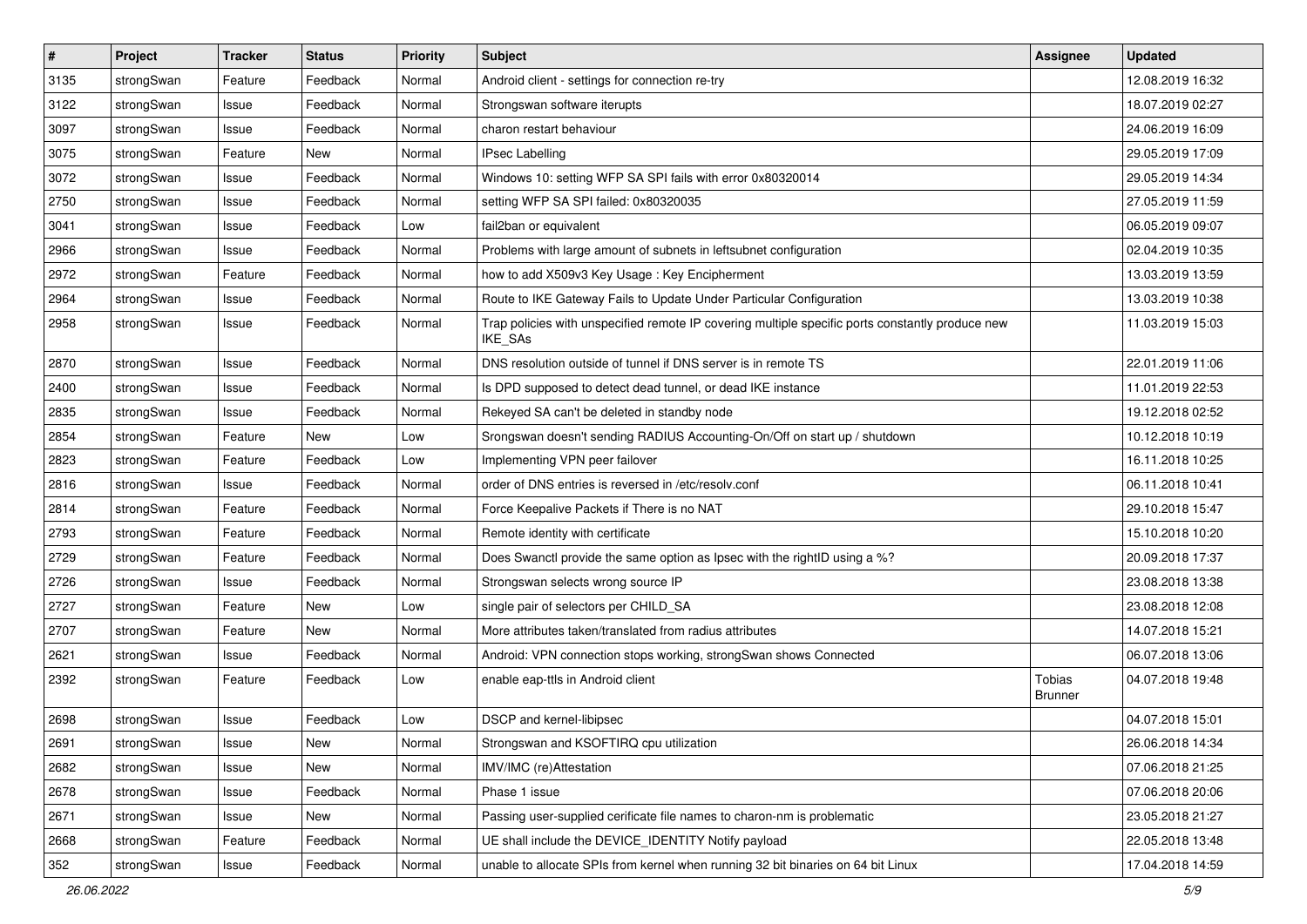| $\pmb{\#}$ | Project    | <b>Tracker</b> | <b>Status</b> | <b>Priority</b> | Subject                                                                                          | <b>Assignee</b> | <b>Updated</b>   |
|------------|------------|----------------|---------------|-----------------|--------------------------------------------------------------------------------------------------|-----------------|------------------|
| 2618       | strongSwan | Issue          | Feedback      | Normal          | Query regarding assignment of Tunnel IP                                                          |                 | 09.04.2018 10:57 |
| 2580       | strongSwan | Issue          | Feedback      | Normal          | [CFG] handling xx attribute failed in Android or Ubuntu, but works in macOS                      |                 | 09.03.2018 17:49 |
| 2560       | strongSwan | Issue          | Feedback      | Normal          | Duplicate CA cert requests sent                                                                  |                 | 28.02.2018 10:54 |
| 1068       | strongSwan | <b>Bug</b>     | Feedback      | Normal          | strongswan 5.3.2 and IKEv1 in transport mode causes NO_PROPOSAL_CHOSEN error                     |                 | 26.01.2018 13:30 |
| 2495       | strongSwan | Feature        | Feedback      | Normal          | LibreSSL Plugin                                                                                  |                 | 13.12.2017 09:29 |
| 2494       | strongSwan | Issue          | Feedback      | Normal          | Problems With 64bit Slot IDs With Pkcs11 Plugin                                                  | Jordan Hrycaj   | 12.12.2017 16:03 |
| 2493       | strongSwan | Issue          | Feedback      | Normal          | Pkcs11 Plugin Returns w/Bogus Return Code                                                        | Jordan Hrycaj   | 12.12.2017 15:58 |
| 2446       | strongSwan | Issue          | Feedback      | Normal          | Traffic loss during IKE reauth despite make-before-break enabled                                 |                 | 27.11.2017 17:12 |
| 2464       | strongSwan | Issue          | New           | Normal          | How to Loadbalance strongswan IPsec via NGINX?                                                   |                 | 12.11.2017 19:16 |
| 2459       | strongSwan | Issue          | New           | High            | updown script deleted firewall rules at down-client in make-before-break responder side          |                 | 05.11.2017 19:13 |
| 2077       | strongSwan | Issue          | Feedback      | Normal          | Grace period before reassigning offline IP lease                                                 |                 | 06.10.2017 10:44 |
| 2432       | strongSwan | Issue          | New           | Normal          | PLUTO_ME can be different for up-client and down-client                                          |                 | 21.09.2017 11:57 |
| 960        | strongSwan | Feature        | Feedback      | Normal          | Raise ALERT PROPOSAL MISMATCH IKE in IKE V1                                                      | Martin Willi    | 30.08.2017 09:05 |
| 2411       | strongSwan | Issue          | Feedback      | Normal          | VPN server name resolution is done via overlay DNS server upon IKE disconnect                    |                 | 22.08.2017 10:42 |
| 2409       | strongSwan | Feature        | Feedback      | Low             | Android client status details                                                                    |                 | 18.08.2017 13:23 |
| 2394       | strongSwan | Issue          | Feedback      | Normal          | IP is not assigned after re-authentication                                                       |                 | 04.08.2017 19:03 |
| 2361       | strongSwan | Feature        | New           | Normal          | Import .sswan files from NetworkManager                                                          |                 | 12.06.2017 15:25 |
| 2095       | strongSwan | Feature        | Feedback      | Normal          | Support liveness check in Strongswan                                                             |                 | 31.05.2017 00:56 |
| 397        | strongSwan | Bug            | New           | High            | Receive TS_UNACCEPTABLE errors                                                                   |                 | 31.05.2017 00:35 |
| 1559       | strongSwan | Feature        | Feedback      | Normal          | Expose received XAUTH/EAP username/password prompts via VICI, send secrets via VICI on<br>prompt |                 | 09.05.2017 16:28 |
| 2319       | strongSwan | Issue          | Feedback      | Normal          | gives up trying to bring up connection after DNS SERVFAIL                                        |                 | 08.05.2017 15:41 |
| 2307       | strongSwan | Feature        | Feedback      | Normal          | Permit installation of trap policy for CHILD_SA configurations with unset local_addrs            |                 | 26.04.2017 15:04 |
| 2273       | strongSwan | <b>Bug</b>     | Feedback      | Normal          | Unable to install strongswan client helper on OSX El Capitan                                     |                 | 10.03.2017 15:34 |
| 2260       | strongSwan | Issue          | New           | Normal          | Number of CHILD_SA for a single connection grows over time                                       |                 | 28.02.2017 13:46 |
| 2203       | strongSwan | Issue          | Feedback      | Normal          | Protecting symetric traffic using high availability in gateway to gateway setup (both active)    |                 | 15.02.2017 14:20 |
| 2202       | strongSwan | Feature        | Feedback      | Normal          | Radius NAS IP to be specified                                                                    |                 | 18.01.2017 17:58 |
| 2184       | strongSwan | Issue          | Feedback      | Normal          | configuration with multiple RSA keys                                                             |                 | 14.12.2016 13:09 |
| 2185       | strongSwan | Feature        | Feedback      | Normal          | INTERNAL IP4 SUBNET Attribute Support in Android Client                                          |                 | 10.12.2016 01:14 |
| 2178       | strongSwan | Issue          | New           | Normal          | ha and updown                                                                                    |                 | 01.12.2016 13:53 |
| 2165       | strongSwan | Feature        | Feedback      | Normal          | missing LIBRESSL_VERSION_NUMBER support                                                          |                 | 03.11.2016 09:23 |
| 1082       | strongSwan | Feature        | Feedback      | Normal          | Framed-Route to set leftsubnet                                                                   |                 | 07.10.2016 10:02 |
| 2112       | strongSwan | Issue          | New           | Normal          | Broadcast packets are not relayed from Lan to Vpn clilent                                        |                 | 14.09.2016 14:18 |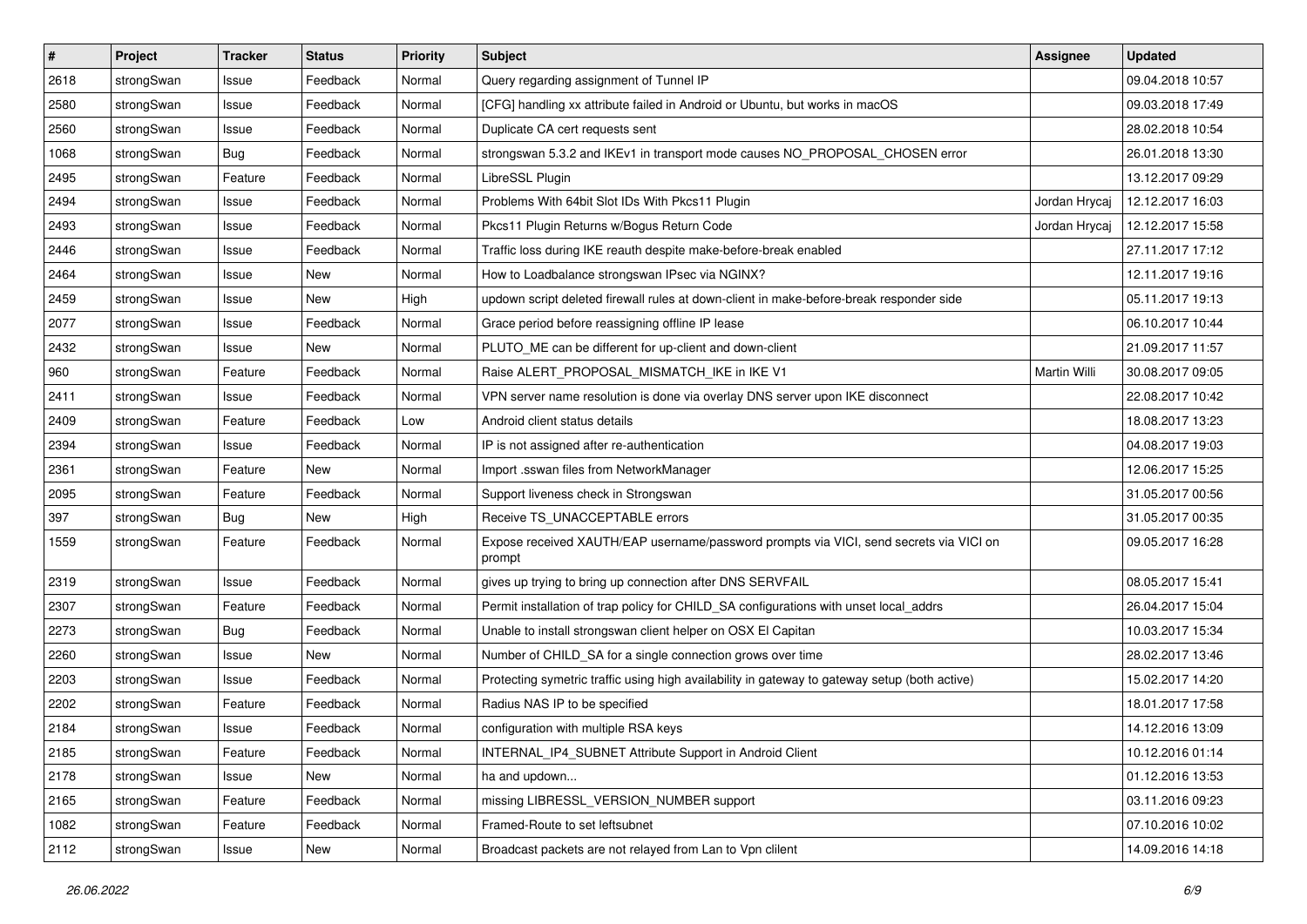| $\sharp$ | Project    | <b>Tracker</b> | <b>Status</b> | <b>Priority</b> | <b>Subject</b>                                                                                                                                          | <b>Assignee</b>     | <b>Updated</b>   |
|----------|------------|----------------|---------------|-----------------|---------------------------------------------------------------------------------------------------------------------------------------------------------|---------------------|------------------|
| 2110     | strongSwan | Issue          | Feedback      | Normal          | Remote Identity (IDr) in IKE AUTH Response is sent as hex-encoded binary value instead of text<br>when setting leftid to type KEY_ID (leftid=@#xxxxxxx) |                     | 13.09.2016 21:42 |
| 1506     | strongSwan | Feature        | Feedback      | Normal          | Enhance DoS protection to deny users that failed Authentication                                                                                         |                     | 17.06.2016 14:31 |
| 1482     | strongSwan | Feature        | Feedback      | Normal          | Allow changing init_limit_half_open etc. at runtime by reloading strongswan.conf                                                                        |                     | 26.05.2016 14:49 |
| 1456     | strongSwan | Issue          | Feedback      | Normal          | Missing Tunnel-Client-Endpoint & Tunnel-Server-Endpoint AVP in RADIUS Accounting Start/Stop<br>messages                                                 |                     | 11.05.2016 11:54 |
| 1422     | strongSwan | Issue          | Feedback      | Normal          | IKEv1: IKE_SA reauth vs. CHILD_SA rekey race prevents IKE_SA reauthentication in time                                                                   |                     | 20.04.2016 15:06 |
| 1383     | strongSwan | Issue          | Feedback      | Normal          | How to limit the amount of the installed Child_SAs                                                                                                      |                     | 08.04.2016 11:20 |
| 1338     | strongSwan | Issue          | Feedback      | Normal          | problem with changing esp algorithm in strongswan                                                                                                       |                     | 10.03.2016 18:23 |
| 1334     | strongSwan | Issue          | Feedback      | Normal          | Version 5.3.5, duplicated tunnel aftr IKE_SA rekeyed                                                                                                    |                     | 10.03.2016 11:06 |
| 1289     | strongSwan | Issue          | New           | Normal          | HA plugin should sync last sent packet                                                                                                                  |                     | 01.02.2016 13:59 |
| 1276     | strongSwan | Issue          | Feedback      | Normal          | Threading: ext-auth hook blocks any other connection attempt                                                                                            |                     | 27.01.2016 12:28 |
| 1253     | strongSwan | Feature        | Feedback      | Normal          | Strongswan doesn't support CA bundles                                                                                                                   |                     | 19.01.2016 11:23 |
| 1271     | strongSwan | Issue          | New           | Normal          | X.509 UTF-8 support                                                                                                                                     |                     | 17.01.2016 14:39 |
| 930      | strongSwan | Feature        | New           | Normal          | Option to have non-sequential v6 roadwarrior addresses                                                                                                  |                     | 12.01.2016 16:36 |
| 1251     | strongSwan | Feature        | New           | Normal          | FreeBSD HA                                                                                                                                              |                     | 11.01.2016 22:01 |
| 1008     | strongSwan | Feature        | Feedback      | Normal          | FARP for IPv6                                                                                                                                           |                     | 14.12.2015 20:59 |
| 162      | strongSwan | Feature        | Feedback      | Normal          | Submit ClusterIP patches mainline                                                                                                                       |                     | 14.12.2015 20:43 |
| 1207     | strongSwan | Feature        | New           | Normal          | Add more than 2 hosts support to HA plugin and make it configurable                                                                                     |                     | 08.12.2015 05:05 |
| 1165     | strongSwan | Issue          | New           | Normal          | StrongSwan Virtual Ip problem                                                                                                                           | <b>Martin Willi</b> | 19.10.2015 23:59 |
| 1157     | strongSwan | Issue          | Feedback      | Normal          | Message ID overflow RFC 5996 2.2                                                                                                                        |                     | 12.10.2015 13:52 |
| 1000     | strongSwan | Feature        | Feedback      | Normal          | Raise ALERT_TS_MISMATCH in IKE V1                                                                                                                       |                     | 09.09.2015 12:47 |
| 1081     | strongSwan | Feature        | New           | Normal          | Active/standby VPN Gateway Failover                                                                                                                     |                     | 21.08.2015 22:01 |
| 1079     | strongSwan | Feature        | Feedback      | Normal          | Future Plans for firwall configuration equivalent under FreeBSD                                                                                         |                     | 21.08.2015 15:58 |
| 994      | strongSwan | Bug            | <b>New</b>    | Urgent          | same rekey time for ike and child causes tunnel deletion for ikev1 in 5.2.2 version                                                                     |                     | 12.06.2015 12:31 |
| 973      | strongSwan | Issue          | <b>New</b>    | Normal          | IKEv2 dpd + auto=route + tunnel downtime cause additional CHILD_SAs                                                                                     |                     | 29.05.2015 17:40 |
| 357      | strongSwan | Issue          | New           | Normal          | Lifetime in case of IKEv1                                                                                                                               |                     | 18.05.2015 10:40 |
| 927      | strongSwan | Feature        | <b>New</b>    | Normal          | Charon: Implement route events and add an consumer in updown plugin                                                                                     |                     | 11.04.2015 12:02 |
| 926      | strongSwan | Issue          | New           | Normal          | HA: resync errors when a node is joining a cluster                                                                                                      |                     | 10.04.2015 15:05 |
| 923      | strongSwan | Issue          | New           | Normal          | MOBIKE not working on HA cluster                                                                                                                        |                     | 09.04.2015 09:46 |
| 38       | strongSwan | Feature        | New           | Low             | OCSP in IKE payload, RFC4806                                                                                                                            |                     | 19.12.2014 14:20 |
| 87       | strongSwan | Feature        | New           | Normal          | IPsec Multicast Support                                                                                                                                 |                     | 19.12.2014 14:20 |
| $777\,$  | strongSwan | Issue          | New           | Normal          | column length in attributes table of strongswan database is too short                                                                                   |                     | 25.11.2014 20:46 |
| 766      | strongSwan | Feature        | New           | Normal          | Make retransmit settings tunable by connection                                                                                                          |                     | 14.11.2014 10:02 |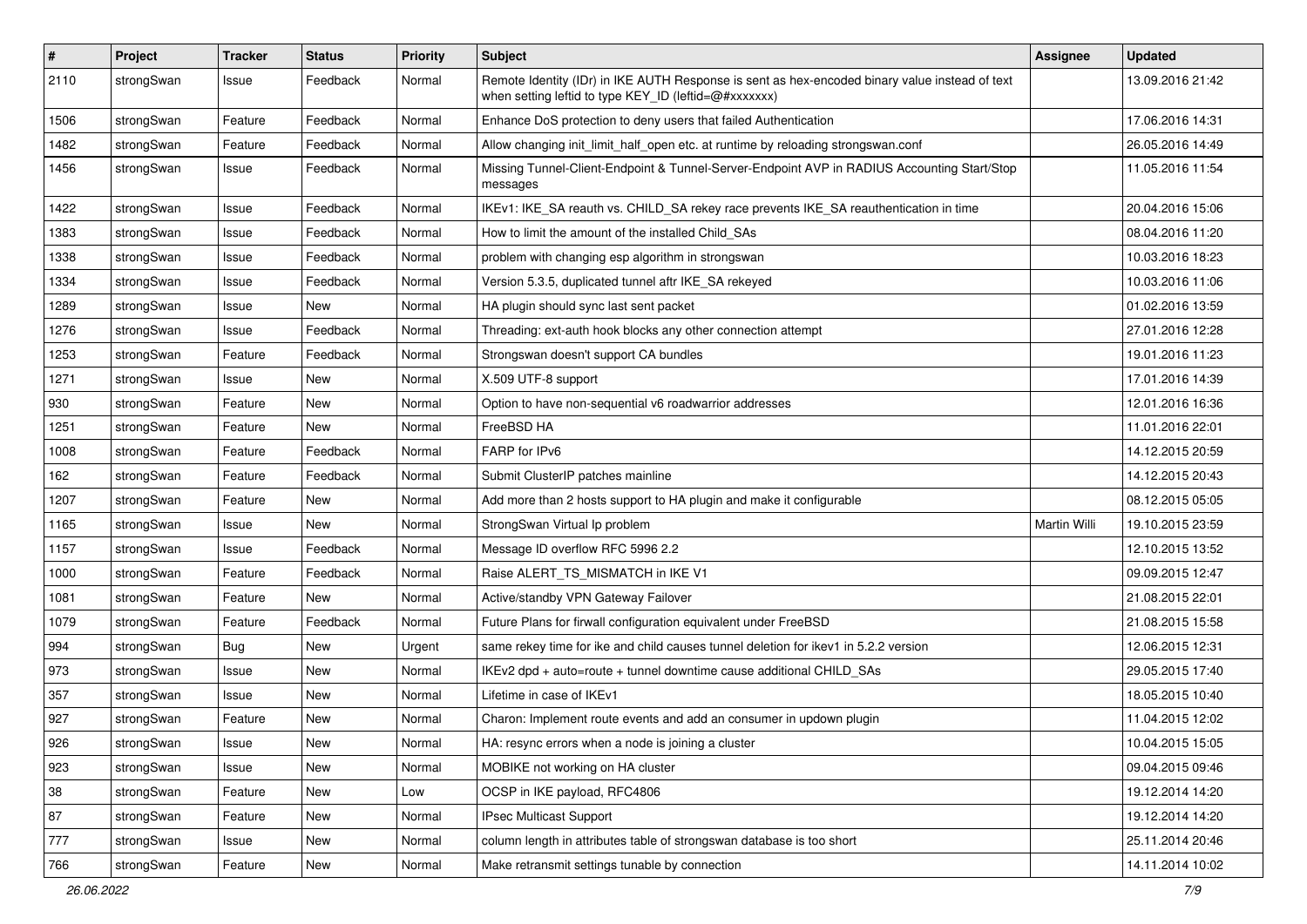| $\sharp$ | Project    | <b>Tracker</b> | <b>Status</b> | <b>Priority</b> | <b>Subject</b>                                                                          | Assignee                        | <b>Updated</b>   |
|----------|------------|----------------|---------------|-----------------|-----------------------------------------------------------------------------------------|---------------------------------|------------------|
| 746      | strongSwan | Feature        | <b>New</b>    | Normal          | Different radius server(s) for accounting                                               |                                 | 22.10.2014 12:23 |
| 730      | strongSwan | Issue          | <b>New</b>    | Normal          | NAT-NAT fallback                                                                        |                                 | 09.10.2014 12:40 |
| 482      | strongSwan | Issue          | Feedback      | Normal          | NAT-NAT connection                                                                      | <b>Tobias</b><br><b>Brunner</b> | 09.10.2014 12:37 |
| 725      | strongSwan | Issue          | <b>New</b>    | High            | Mediation connection get stuck if peer is not online                                    |                                 | 03.10.2014 12:02 |
| 702      | strongSwan | Issue          | New           | Normal          | ipsec route mode, Strongswan as responder may result collsion in INIT exchange, and ike |                                 | 12.09.2014 16:34 |
| 697      | strongSwan | Issue          | New           | Normal          | HA: nodes fail to sync data because of UDP packet drops                                 |                                 | 09.09.2014 14:29 |
| 693      | strongSwan | Feature        | Feedback      | Normal          | Time policy for roadwarrior                                                             | Tobias<br><b>Brunner</b>        | 02.09.2014 11:06 |
| 541      | strongSwan | Issue          | <b>New</b>    | Normal          | List of servers in client config (Failover)                                             |                                 | 13.08.2014 15:10 |
| 645      | strongSwan | Feature        | <b>New</b>    | Normal          | Support HeapAlloc() and friends in leak-detective                                       |                                 | 10.07.2014 15:12 |
| 644      | strongSwan | Feature        | New           | Normal          | Non-monolithic Windows build                                                            |                                 | 10.07.2014 15:12 |
| 643      | strongSwan | Feature        | New           | Normal          | CNG/Bcrypt native Windows crypto plugin                                                 |                                 | 10.07.2014 15:12 |
| 642      | strongSwan | Feature        | <b>New</b>    | Normal          | Windows Named Pipe stream and service                                                   |                                 | 10.07.2014 15:11 |
| 641      | strongSwan | Feature        | <b>New</b>    | Normal          | kernel-iph virtual IP support and IKE routing lookups ignoring IPsec routes             |                                 | 10.07.2014 15:11 |
| 640      | strongSwan | Feature        | New           | Normal          | Provide an init once() abstraction layer                                                |                                 | 10.07.2014 15:10 |
| 522      | strongSwan | Issue          | <b>New</b>    | Normal          | Mac OS X native application won't update network interface for DNS lookups              |                                 | 08.07.2014 10:23 |
| 628      | strongSwan | Issue          | <b>New</b>    | Normal          | Windows Phone 8.1 - Certificate Pattern Matching                                        |                                 | 30.06.2014 14:06 |
| 619      | strongSwan | Issue          | New           | Normal          | pki --issue should have an --out option                                                 |                                 | 15.06.2014 00:26 |
| 552      | strongSwan | Issue          | Feedback      | Normal          | move pki tool to ipsecdir                                                               | Tobias<br><b>Brunner</b>        | 14.04.2014 13:52 |
| 456      | strongSwan | <b>Bug</b>     | Feedback      | Normal          | StrongSwan client for OS X crashes                                                      | Martin Willi                    | 21.03.2014 12:16 |
| 542      | strongSwan | Issue          | Feedback      | Normal          | Nesting tunnels                                                                         | Andreas<br>Steffen              | 07.03.2014 09:22 |
| 268      | strongSwan | Feature        | Feedback      | Normal          | support for ssh keypairs in strongswan network-manager plugin                           | Tobias<br><b>Brunner</b>        | 19.02.2014 15:13 |
| 462      | strongSwan | Issue          | Feedback      | Normal          | strongswan android app can not use on android 4.4 OS                                    | <b>Tobias</b><br><b>Brunner</b> | 06.01.2014 13:07 |
| 420      | strongSwan | Feature        | Feedback      | Normal          | Add more of the verbs that were supported by pluto to the updown plugin                 | <b>Tobias</b><br><b>Brunner</b> | 11.10.2013 07:56 |
| 406      | strongSwan | Feature        | Feedback      | Low             | TNC: Speeding up the Attestation process                                                | Andreas<br>Steffen              | 10.09.2013 14:00 |
| 404      | strongSwan | Issue          | Feedback      | Normal          | TNC: Update HowTos and implement some compilation flag checking                         | Andreas<br>Steffen              | 10.09.2013 13:58 |
| 368      | strongSwan | Feature        | New           | Low             | Add support for UNITY_DEF_DOMAIN mode config and pass domain to resolvconf              |                                 | 27.07.2013 01:25 |